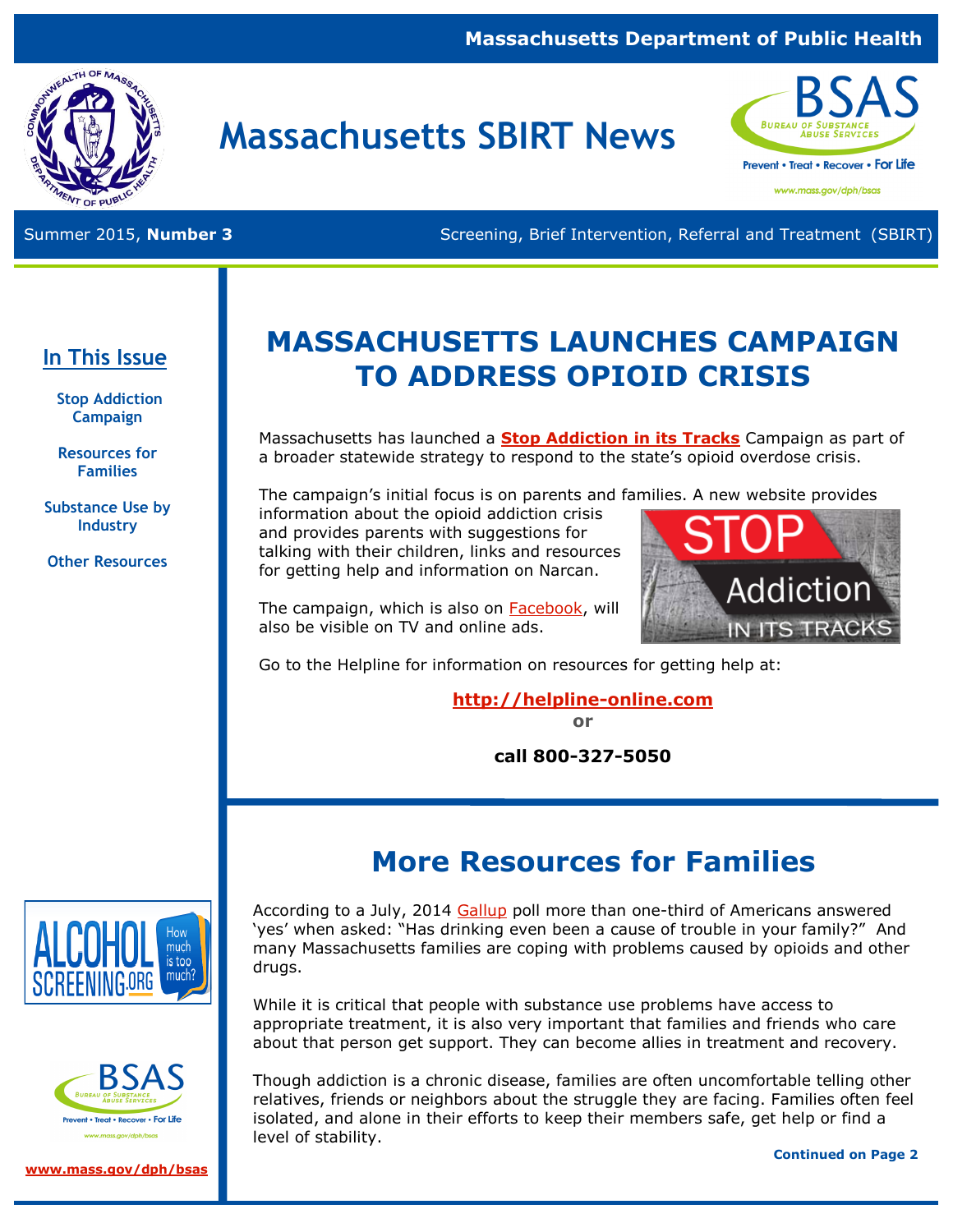

#### Doc 2 Doc Dial-in **Discussion Series: Addressing Substance Use Disorders in Primary Care**

**Friday, September 18 7:30 - 8 am** 

A free CME training program for<br>ary care clinicians **REGISTER NOW**

*Best Practices in Medication-Assisted Treatment (MAT) for Substance Use Addiction* 

**Alexander Walley, MD, MSc**

For registration information go to [https://www.masspartnership.com/pcc/](https://www.masspartnership.com/pcc/EventsAndTrainings.aspx) [EventsAndTrainings.aspx](https://www.masspartnership.com/pcc/EventsAndTrainings.aspx)

Participants who want Category 1 CME Credits will be required to join GoToWebinar live.

Participants who call in using a phone without obtaining the PIN (provided after joining GoToWebinar) will be in listen-only mode.

The series will be recorded and posted on MBHP's website to allow participants to listen to previous sessions.

Category II CME Credits are available to *participants*



#### **A Prevention Resource for Parents**

[Teen Safe](http://www.Teen-Safe.org) is a web resource for parents and families that provides stories and a course, using short videos, that pro-

vides information on how the use of alcohol and drugs can impact adolescent brain development.



The site, developed by the Center for Adolescent Substance Abuse Research (CeASAR) at Boston Children's Hospital, also provides tips on talking with teens about substance use.

#### **When A Loved One Has an Addiction**

**[Learn to Cope](http://www.learn2cope.org)** is a support organization that offers education, resources, peer support and hope for parents and family members coping with a loved one addicted to opioids or other drugs.



Meetings are held weekly at 7 pm in 18 communities across Massachusetts.

Each chapter meeting is run by experienced facilitators.

[Web](http://www.learn2cope.org/) resources are also available. Learn to Cope is supported by the Bureau of Substance Abuse Services.

**[Allies in Recovery](http://alliesinrecovery.net/)** provides online support, along with skills training, for loved ones of those with substance use disorders.

With support from the Bureau of Substance Abuse Services, Massachusetts residents now have unlimited membership in

this [online resource;](http://alliesinrecovery.net/) their zip codes are the promotional codes allowing full access to the site.



The online resources and supports can help those concerned about adults or adolescents.

This site provides resources to:

- Gain communication skills;
- Reduce substance use;
- Get loved ones into treatment;
- Reduce anger, pain and worry and
- Improve one's well being.

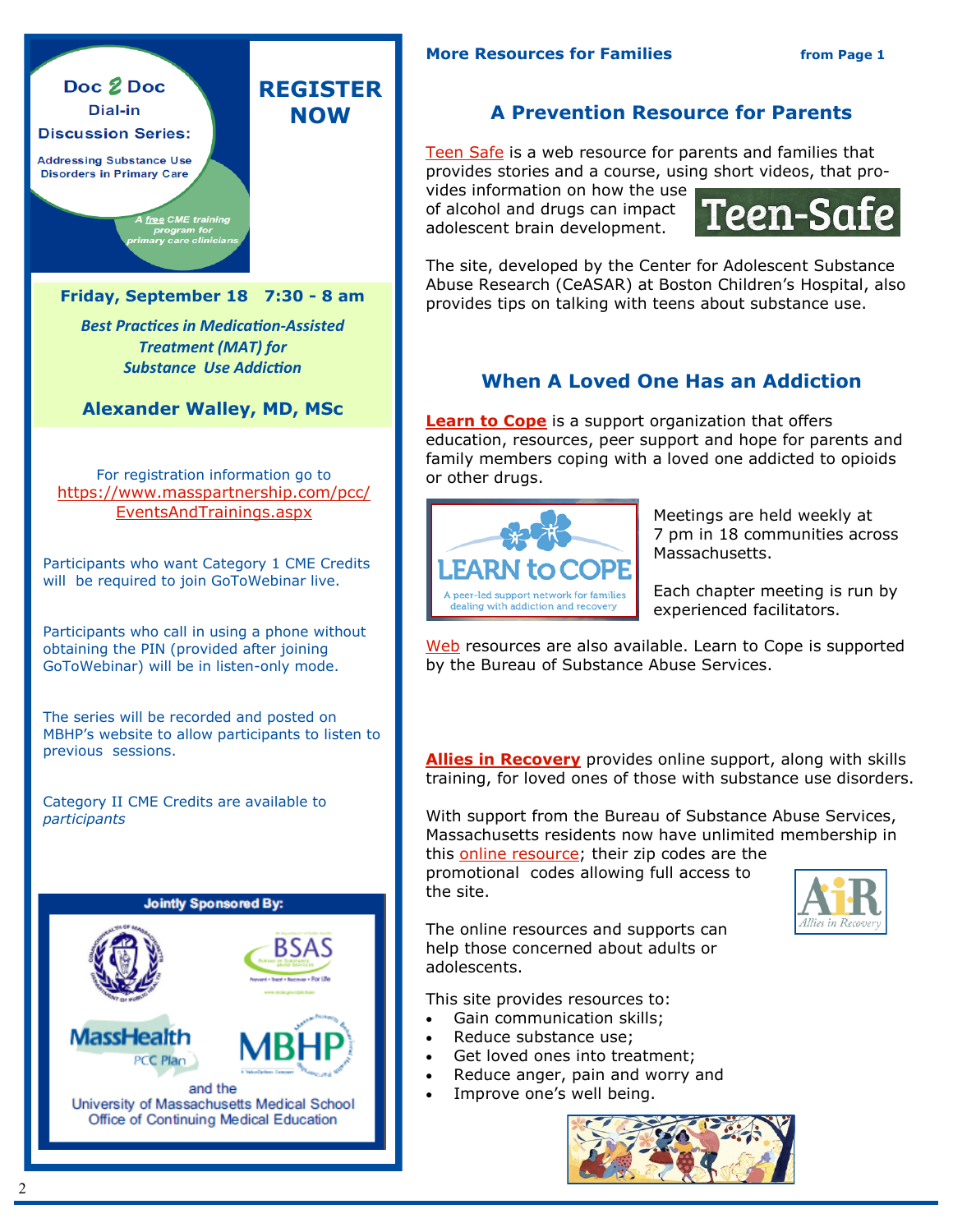#### **Resource**

#### **[Free Online SBIRT training](http://psattcelearn.org/courses/4hr_sbirt/)**

**Screening, Brief Intervention, and Referral to Treatment (SBIRT) Training: 4-hour Self-Paced, Online Course** 



Substance use contributes to over 70 conditions that require medical care. Screening can be used in primary care settings and enables healthcare professionals to systematically identify and help people whose drinking or drug use may cause or complicate medical and mental health functioning.

This 4-hour training is relevant for both primary care and behavioral health providers. It provides a brief overview of the substance use prevalence, criteria for risky use, and the effects of substance use on health and mental health functioning.

Two approved screening tools (AUDIT and AUDIT-C) are reviewed; providers learn how to conduct a three-step Brief Intervention focused on motivating people toward positive behavioral change.

For individuals identified to be at high risk for an alcohol use disorder, providers learn how to motivate patients to accept a referral to specialty substance abuse treatment services.

When completed, participants will be able to:

- describe the background and rationale for conducting SBIRT with patients in primary care settings;
- use the AUDIT or AUDIT-C to screen and identify patients engaged in moderate or high-risk alcohol consumption; and
- demonstrate, through role-play and group discussion, the effective use of brief intervention strategies and techniques to motivate patients to change their at-risk substance use behavior and/or seek treatment.

#### **New Guidance on Medication-Assisted Treatment for Alcohol Use Disorder**

SAMHSA has released a new guide for expanding the use of medication in clinical practice for the treatment of alcohol use disorder: *[Medication for the Treatment of Alcohol Use Disorder](http://store.samhsa.gov/product/Medications-for-the-Treatment-of-Alcohol-Use-Disorder-A-Brief-Guide/All-New-Products/SMA15-4907)— [A Brief Guide](http://store.samhsa.gov/product/Medications-for-the-Treatment-of-Alcohol-Use-Disorder-A-Brief-Guide/All-New-Products/SMA15-4907)*.

SAMHSA and the National Institute on Alcohol Abuse and Alcoholism partnered to convene an expert panel to develop the guide.

It summarizes information on the medications approved by the U.S. Food and Drug Administration (FDA) to treat alcohol use disorder, prevent relapse to alcohol use, or both. The FDA-approved medications are disulfiram, oral naltrexone, extended-release injectable naltrexone, and acamprosate.



The new guide addresses:

- Screening a patient for risky alcohol use
- Assessing need for medication-assisted treatment
- Considering medications based on FDA-approved indications and a patient's unique needs and circumstances
- Developing a treatment plan and selecting a medication
- Treating a patient with co-occurring disorders
- Monitoring a patient's progress.

### **Substance Use by Industry**

While the stereotype of people who use alcohol and/or drugs in unhealthy ways often focuses on stages where people are unemployed and/or homeless, many get up and go to work every day.

Unhealthy use has impacts beyond individual health and can impact work environments, over all workplace safety, and employer bottom lines.

A recent National Survey on Drug Use and Health (NSDUH) report is one of several designed to [update](http://www.samhsa.gov/data/sites/default/files/report_1959/ShortReport-1959.pdf) SAMHSA's 2007 Analytic Series A–29, *Worker Substance Use and Workplace Policies and Programs.* 

This report may provide another incentive to screen universally for unhealthy substance use.

**Continued on page 4**



**MASSACHUSETTS SUBSTANCE ABUSE INFORMATION** AND EDUCATION HELPLINE

800-327-5050 · HELPLINE-ONLINE.COM

#### **To learn more contact:**

Carol Girard Coordinator, SBIRT Programs Bureau of Substance Abuse Services MA Department of Public Health

[Carol.D.Girard@state.ma.us](mailto:Carol.D.Girard@state.ma.us)